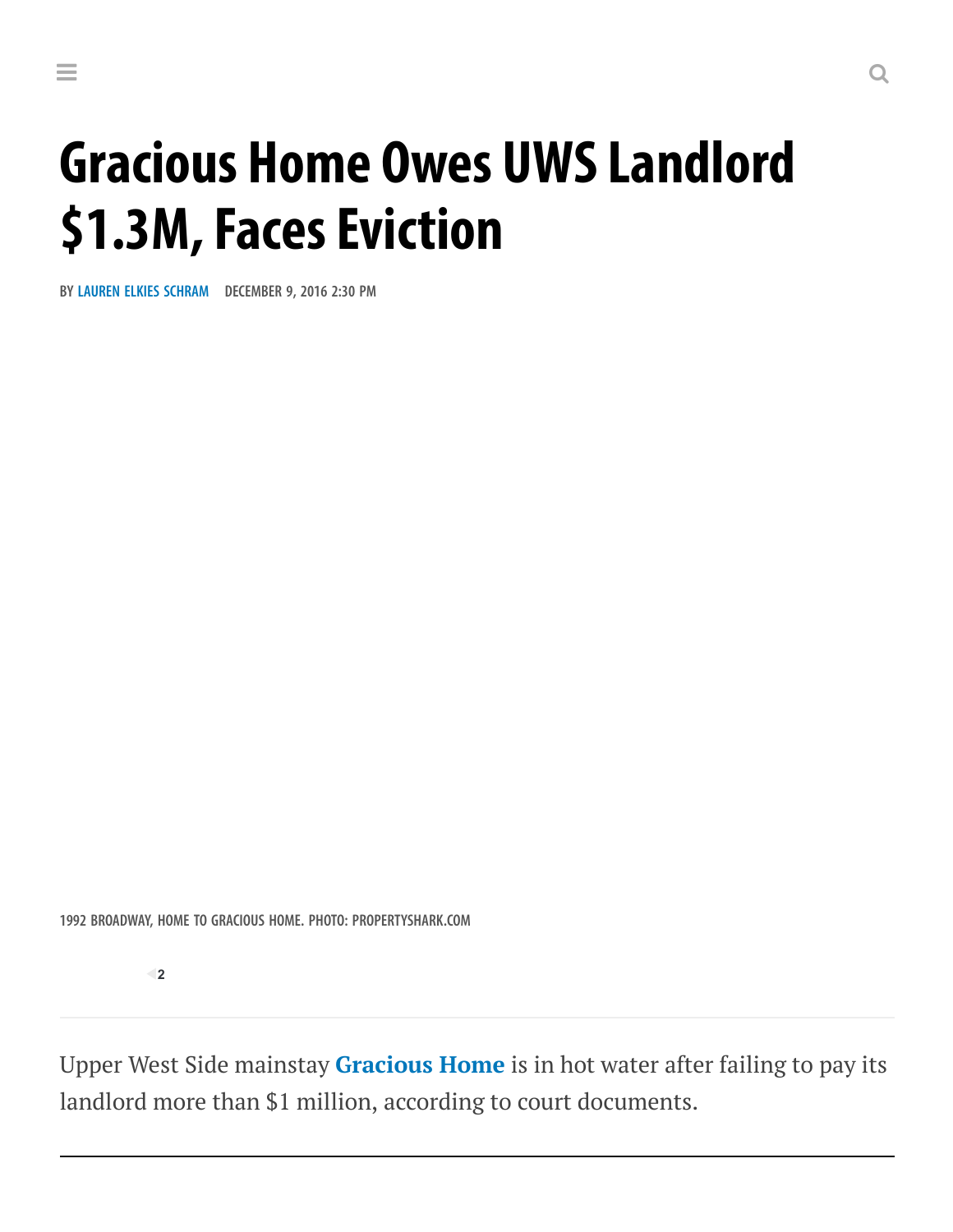Landlord Lincoln Square Commercial Holding Co. is seeking judicial intervention from the Supreme Court of the State of New York County to obtain the \$1.3 million it says it is owed for monthly rent, real estate taxes, etc., at 1992 Broadway at West 67th Street. Gracious Home, a New York City-based luxury home goods company, has leased the Upper West Side space, which spans three floors at the base of the residential building, since April 1998.

On Nov. 14, both sides entered into a "stipulation of settlement to resolve the proceeding, pursuant to which current tenant agreed to pay the \$1.3 million plus \$10,000 in legal fees," court documents indicate. The following day, a judge ruled in favor of the plaintiff in the full amount. The tenant handed over \$250,000 on Nov. 18 to "stay the warrant of eviction" until Dec. 17. Failing to pay its December rent, Gracious Home lost the right to stay the eviction until Jan. 16, 2017.

The parties will face off in court on Jan. 11, 2017.

Brian Moran of Paul Hastings and David Tendler of Cornicello Tendler & Baumel Cornicello, attorneys for the landlord, didn't respond with a comment. Brendan Scott of Klestadt Winters Jureller Southard & Stevens, who represents the tenant, didn't respond to requests for comment.

KEYWORDS: 1992 [Broadway,](https://commercialobserver.com/tag/1992-broadway/) [Brendan](https://commercialobserver.com/tag/brendan-scott/) Scott, Brian [Moran](https://commercialobserver.com/tag/brian-moran/), Cornicello Tendler & [BaumelCornicello,](https://commercialobserver.com/tag/cornicello-tendler-baumel-cornicello/) David [Tendler,](https://commercialobserver.com/tag/david-tendler/) [Gracious](https://commercialobserver.com/tag/gracious-home/) Home, Klestadt Winters Jureller Southard & Stevens, Lincoln Square Commercial Holding Co., Paul [Hastings](https://commercialobserver.com/tag/paul-hastings/), Supreme Court of the State of **New York County** 

#### Organizations in this story